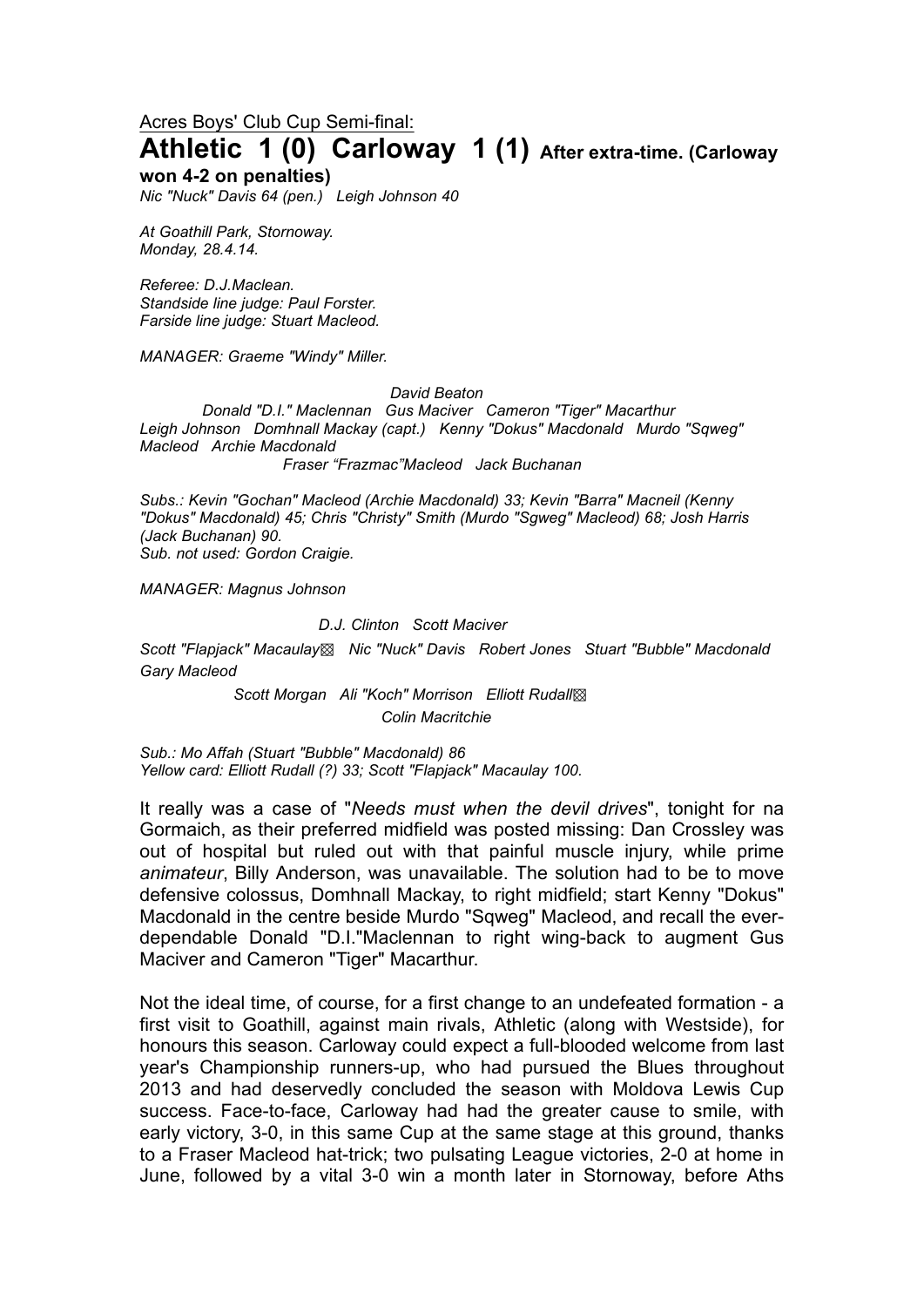gained revenge 3-2, at Cnoc a' Choilich, in the Moldova Lewis.

The Stornoway men had seen little change over the close season: Darren Macleod had gone to Point; Jason Maclean was not present, and Steven Clinton and Ally Walker were injured, but perennial *bête noire* and Hammer of the Blues, Scott Maciver, lined up, allbeit in a slightly withdrawn role, with Lewis and Harris Young Player of 2013, Robert Jones, behind him.

The weather was favourable, with only the slightest cold breeze, as the tie opened predictably: i.e. like a Coliseum scene from *Gladiator*. Russell Crowe would not have been out of place. On 6 minutes "Dokus" broke clear on the right and his sharp, low cross reached "D.I." on the near edge of the box to flight in, but Macritchie flicked his lob over the bar. Three minutes later it was "Frazmac" clear on the right and his hard, early cross was met by the head of Buchanan, under pressure, but his effort looped well over the bar.

Carloway's bright opening continued and after 12 minutes a neat interpassing movement down the left, involving Macdonald, Mackay, and Macleod, led to the striker sending in a low strike from 20 metres which Macritchie was careful to follow, low at the foot of his right-hand post. A minute later it was Jones's turn to demonstrate his expertise, and didn't he just, brilliantly eluding two career-ending tackles, as he moved from the centre down the right, before sending in a ferocious, head-high cross, which was just too strong for the arriving Maciver to angle, and from 16 metres, in the centre, it whizzed away at full-speed on to Goathill Road.

A similar pattern was emerging to that of Monday's West side derby, with heavy man-to-man marking vastly reducing clear-cut chances: Elliot Rudall on "Frazmac"; Mackay v. Scott Maciver; "Sqweg" on Jones. Head-to-head on the left were Archie Macdonald and Gary Macleod; "D.I." and "Flapjack" on the right. Gus Maciver and "Koch" did not cross the halfway line. The bonejarring tackling did not facilitate fluency either.

After a "Sqweg" free-kick on the right edge of the box was scrambled away, an Archie Macdonald hamstring injury introduced the mercurial "Gochan". Immediately, a mighty "Sqweg" free-kick, from just inside his own half, had to be headed backwards over his own bar, from 16 metres, by Rudall. This led to a series of corners, the second causing a furious mix-up in the Aths' box before being booted clear.

Then, unexpectedly, na Gormaich took the lead. A throw-in, 20 metres from goal on the left, allowed "Dokus" to head the ball onwards; it ricocheted off an Athletic head, to Buchanan, turning in along the edge of the box rightwards, and he managed to tip it through to Johnson. Without hesitation, the wingman whacked a left-foot curler round the covering back-line to enter the net beyond an unsighted keeper, off the base of his right-hand post (**0-1**).

As the half time whistle approached, a sudden Athletic break through the centre saw Davis play the ball forward; an attempted clearance ricocheted back behind Gus Maciver and his namesake seized on the ball to carry it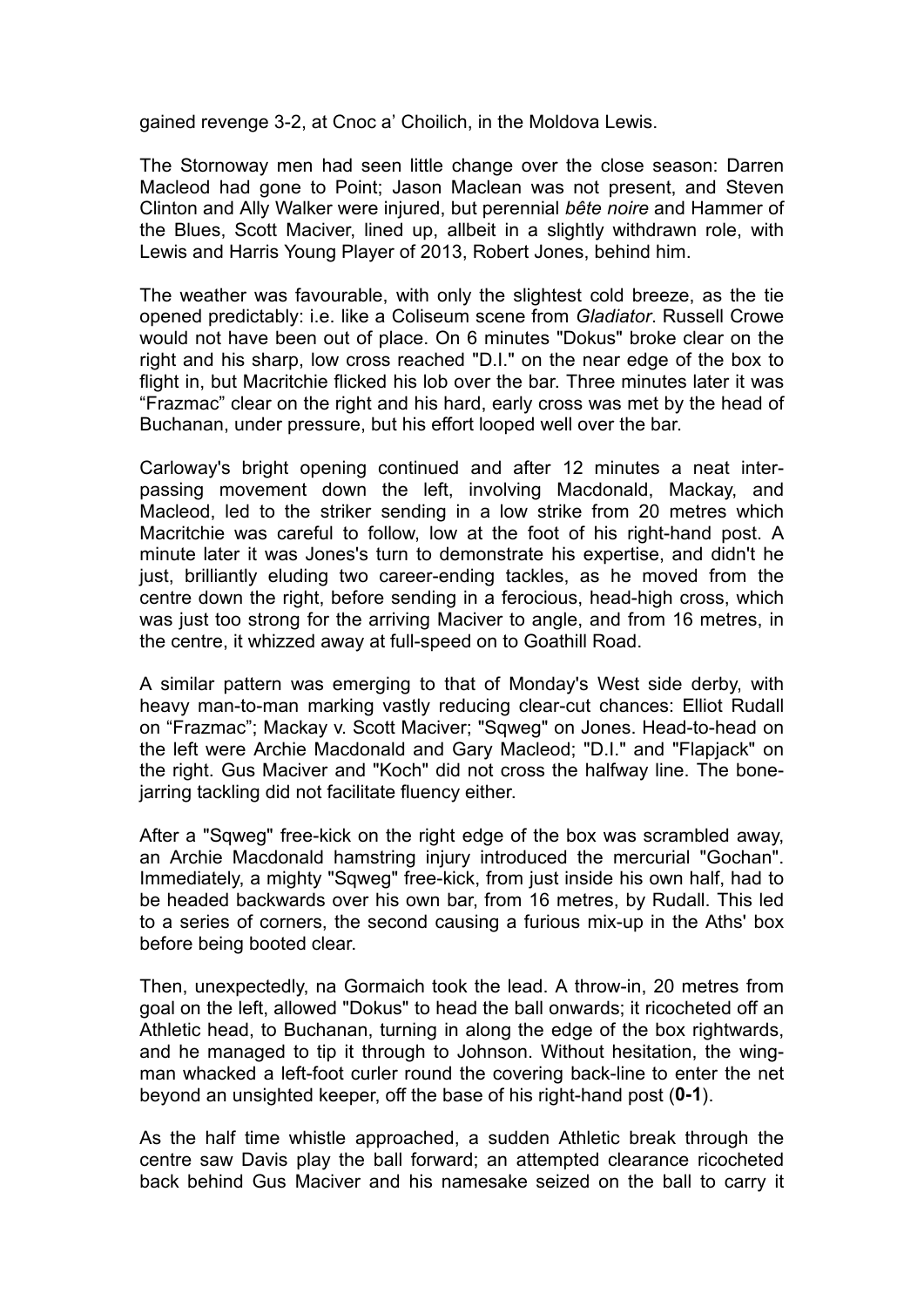towards the edge of the box, before slipping the ball left to the unmarked "D.J.", but in his anxiety to get round the ball to use his right foot to curl it round Beaton's left, he mishit it straight to the keeper.

#### **Half-time: Athletic 0 Carloway 1**

Carloway's midfield woes were multiplying rapidly: first, Crossley and Anderson were unavailable; after half an hour, they were joined by Archie Macdonald; "Dokus" now retired at the break, with "Barra" on from the start.

Immediately, Jones had a chance deep within the Carloway box, on the left, but the ball broke unkindly behind him. He jinked his way back, and whipped round, but from 18 metres, his shot slid past Beaton's right-hand post. Two minutes later more clever play by the Aths's starlet saw him escape down the right again but his low, hard cross surprised Scott Maciver as it was allowed to reach him in the centre, 12 metres from goal, rebounding off him to the left, before Beaton charged out to boot it clear.

The Stripes' push continued with a "D.J." corner on the left forcing Beaton to punch clear, under pressure. Seven minutes later a beautiful diagonal from "Sqweg" cutting the line freed "Gochan" on the left, to carry the ball towards the bye-line. His low square cross was met perfectly by the arriving Buchanan, but blocked away for "Sqweg" to meet on the edge of the box. However, his low effort raced well past Macritchie's right-hand post.

Then, just as it looked as if the Blues' had weathered this initial storm, Athletic were back in it after 64 minutes. A disputed penalty arrived, falling within the "*depends whom you support*" category. Jones, on the right, beat "D.I." ever so neatly, stepping outside his tackle to the right edge of the box, then sharply turning inside, where a precipitate Maciver right-leg challenge tumbled him. "*Stonewall*", said the referee. "Nuck" was unfazed by the protests and stroked the ball elegantly to Beaton's right (**1-1**).

The Blues now realized the game had to be won all over again: immediately, a "Frazmac" pass supplied Johnson, 24 metres out in the centre, and his flashing drive was punched away brilliantly by Macritchie at full stretch to his left. Macleod acted as the supplier again to free Buchanan running clear on the left but the keeper read the youngblood's strike perfectly, low to his left. A minute later it was Aths' turn to hit the woodwork as dead-ball king, Gary Macleod, crossed from the right for Maciver, 14 metres from the goal in the centre, but his header cracked upward and over from the top of the bar.

On 68 minutes the last remnant of Carloway's established midfield departed, with "Christy" replacing "Sgweg". Four minutes later a Macleod corner on the left reached Macaulay by the near post 12 metres from goal, but his header flashed wide of the far post.

The game now resembled a Wimbledon Men's Final as both sides charged relentlessly, desperate to avoid extra-time and/or the dreaded penalty shootout. After 76 minutes "Frazmac" once more was the supplier, this time for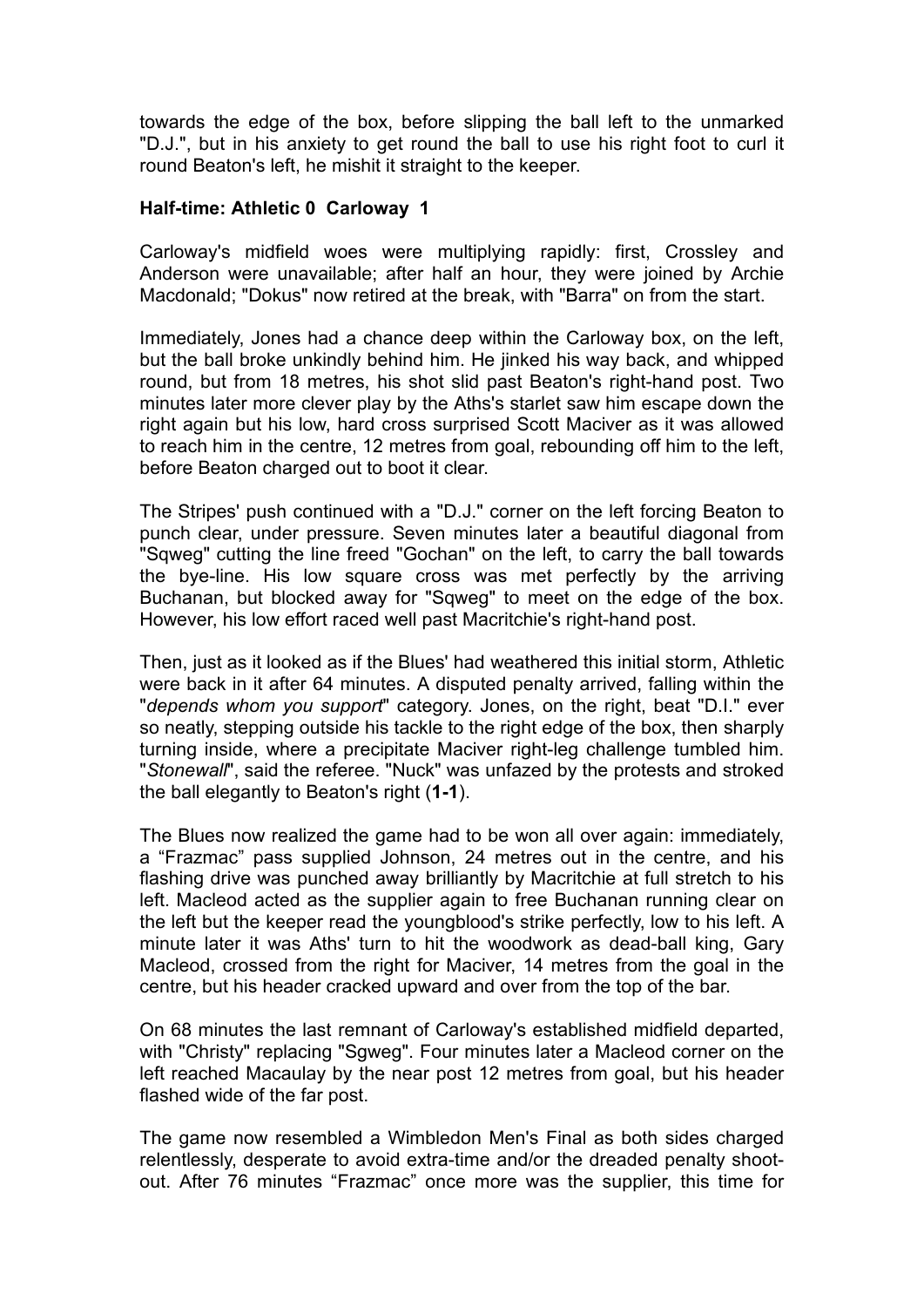"Barra" on the right, but his right-foot shot from 18 metres, flew over the lefthand bar. Three minutes later Gus Maciver burst forward, and from the halfway line supplied "Barra" breaking on the right. The wing-man moved in, and slid a long diagonal in for Macleod to just touch past Macritchie by the near post but into the side netting.

Right at the death, another Gary Macleod cross, 18 metres from the bye-line on the right, was brought down expertly by Maciver in front of goal, 16 metres out, to lay off left to "D.J.", but his drive went over Beaton's left-hand bar.

### **Full-time: Athletic 1 Carloway 1**

On 99 minutes it was Affah's turn to show the most precise of skills to control and supply Jones from the right touchline, midway within the Carloway half. The midfielder then supplied "D.J." but his shot from 18 metres was blocked easily by Beaton. Two minutes later a magnificent defence-splitter through the centre from Jones, midway within the Blues' half, allowed Affah to move in one-on-one on Beaton but the keeper was out like lightning to block his rightfoot SLIP on the penalty spot.

On 103 minutes a long ball from Maciver was trapped cleanly by Frazmac on the edge of the box but his lay-off left to "Gochan" saw the latter's shot deflected for a corner. A minute later only a frantic Morgan tackle cleared the ball from Harris, racing in on Macritchie, 12 metres from goal.

As referee D.J. Maclean looked at his watch, an amazing series of escapes occurred for Aths: a Harris cross from the left was nodded on by Macleod, 12 metres from goal, and touched on and past by Macritchie for a corner on the right. Mackay met the corner 10 metres out, but the keeper reacted instinctively to push the header up. The ball came down, bounced on the bar, then dropped, and "Frazmac", 6 metres out and directly underneath, could not get the angle right, and his header lifted over the bar. Quite a night!

### **After extra-time: Athletic 1 Carloway 1**

## **Penalties:**

| <b>Athletic</b>                                       |  | Carloway                                 |         |
|-------------------------------------------------------|--|------------------------------------------|---------|
| 1. Gary Macleod scored 1-0                            |  | Donald "D.I." Maclennan scored 1-1       |         |
| 2. Scott Maciver scored 2-1                           |  | <b>Fraser Macleod scored</b>             | $2 - 2$ |
| 3. Ali "Koch" Morrison saved 2-2 Leigh Johnson scored |  |                                          | $2 - 3$ |
| 4. Nic "Nuck" Davis saved 2-3                         |  | <b>Kevin "Gochan" Macleod scored 2-4</b> |         |

Quite a night! 120+ minutes of full-blooded ("full-bloodied" perhaps) entertainment. It's a pity such affairs have to be settled by the dubious method of penalties, but they do supply extra drama, and there can be only winner - and loser, too, unfortunately.

Present were all the best qualities - and a few others - of island football. The standard of play was high; the desire for victory overpowering at times; the